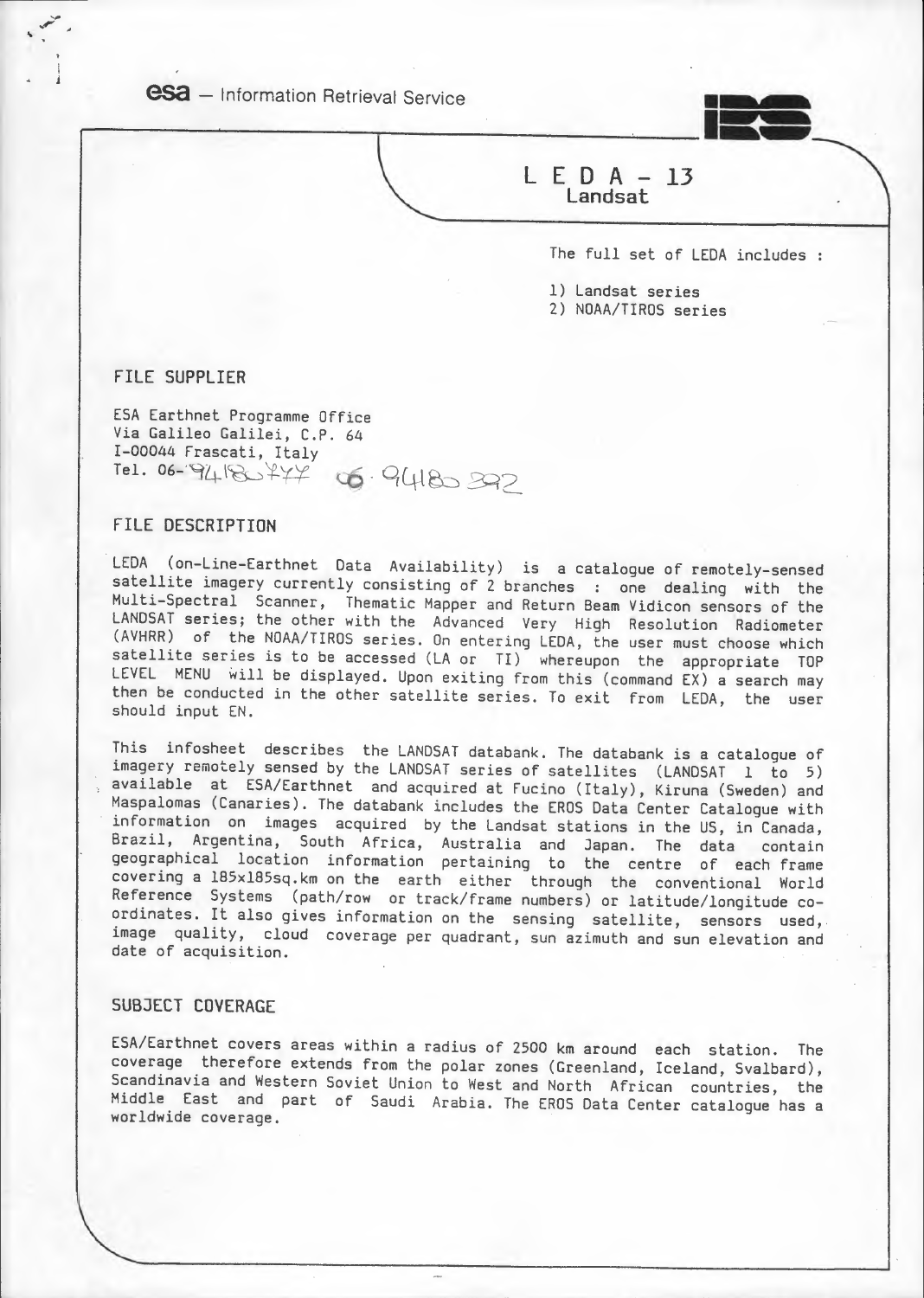### SOURCES

The following imaging sensors are acquired: ESA/Earthnet: Multispectral Scanner (MSS) on all satellites, Return Beam Vidicon (RSV) on Landsat 3, Thematic Mapper (TM) on Landsat 4 (December 1982 to February 1983) and Landsat 5 (April 1984 onwards). EROS Data Center Catalogue (including Landsat stations worldwide): MSS on Landsat l to 5, RBV on Landsat 3, TM-data Landsat 4,5.

### USER AIDS

The Leda User Manual is available from the file supplier.

# ESA QUEST AVAILABILITY

| File number | 13                                             |
|-------------|------------------------------------------------|
| Time span   | EROS Data Center: 1972 to present              |
|             | Fucino : 1975 to present                       |
|             | Kiruna : 1978 to present                       |
| File update | Maspalomas : 1984 to present<br>1400 refs/week |
| File size   | 1.100.000 (December 1987)                      |

### ON-LINE TUTORIALS

| 211E13      | ?COMMANDS.13     | <b>?OUTPUT.13</b>              | ?NPOC |
|-------------|------------------|--------------------------------|-------|
| ?GENERAL.13 | ?FURTHER.INFO.13 | -> ?AVAILABILITY.13 ?ADDRESSES |       |
|             |                  |                                |       |

OLS/12.87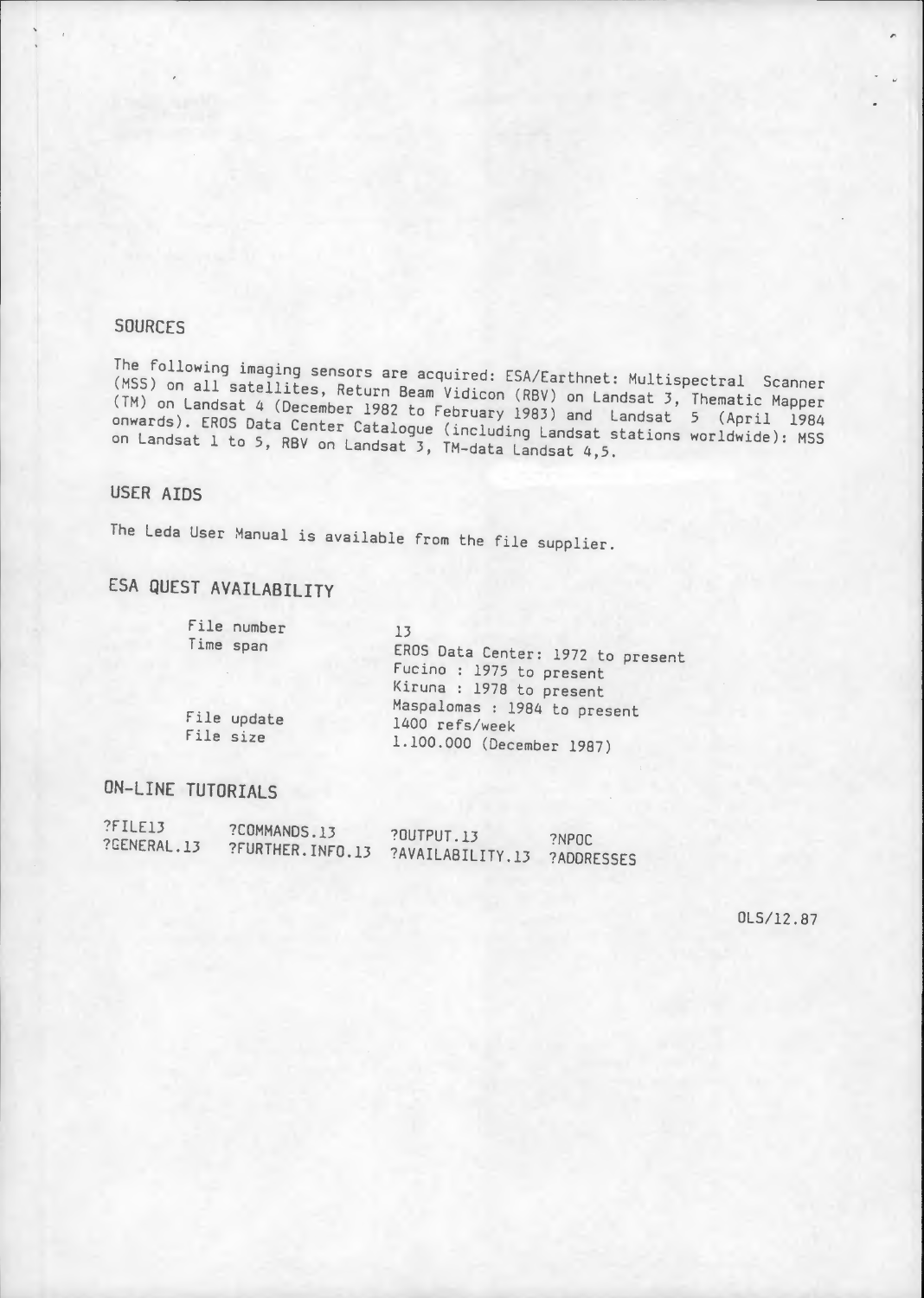#### LEGEND

| MIS:                                                        | Mission Nº                                                      | Landsat spacecraft used for acquisition                                                                                                                                                                                                                                                              |
|-------------------------------------------------------------|-----------------------------------------------------------------|------------------------------------------------------------------------------------------------------------------------------------------------------------------------------------------------------------------------------------------------------------------------------------------------------|
| TRK:                                                        | Track N°                                                        | Expressed in the World Ref. System of<br>relevance to the satellite considered                                                                                                                                                                                                                       |
| FRM:                                                        | Frame N°                                                        | Expressed in the World Ref. System of<br>relevance to the satellite considered                                                                                                                                                                                                                       |
| $STZ$ :                                                     | Station                                                         | FO for Fucino, KI for Kiruna, MP for<br>Maspalomas, US for EOSAT/USA, BR for<br>Brazil, CA for Canada, SA for S. Africa,<br>AU for Australia, JA for Japan, AR for<br>Argentina                                                                                                                      |
| SENS:                                                       | Sensor                                                          | MSS for Multispectral Scanner, RBV for<br>Return Beam Vidicon, TM for Thematic<br>Mapper                                                                                                                                                                                                             |
| DATE:<br>CLOUD-COV:                                         | Acquisition date<br>Cloud cover                                 | Expressed in year month day (YYMMDD)<br>Per quadrant in 10% increments. 9 is<br>fully clouded                                                                                                                                                                                                        |
| ACQ:                                                        | Acquisition vote                                                | Data loss; 0=no data loss,<br>9 means 3 or more lines lost                                                                                                                                                                                                                                           |
| VIS:                                                        | Visibility vote                                                 | Image contrast; 0 is very good, 9 very<br>poor                                                                                                                                                                                                                                                       |
| LAT-CF:<br>LON-CF:<br>ELEV.:<br>AZIM.:<br>NO.:<br>$\lambda$ | Latitude<br>Longitude<br>Sun elevation<br>Sun azimuth<br>Number | Of frame centre in hundredths of degree<br>Of frame centre in hundredths of degree<br>At frame centre in hundredths of degree<br>At frame centre in hundredths of degree<br>Sequential number used as counter in the<br>printout and for reference in the order<br>handling section of the catalogue |

l) The order in which the quadrants for cloud cover are given *is* upper left, upper right, lower left, lower right NOTE :

- 2) Tracks are numbered east to west. There are 251 orbital tracks for Landsat 1-3 starting with track 001 which crosses the equator at 65.29 degrees west. For Landsat 4-5 there are only 233 tracks. The definition of track 001 is the same as above.
- 3) Frames are numbered in ascending sequence from north to south - day passes - and from south to north - night passes - along a given track. Each frame number represents the geographical coordinates for the nominal centre of a 185 x 185 sq.km area (MSS).
- 4) The maximum range for sun azimuth is 10000 to 30000 (100 to 300 degrees). The maximum range for sun elevation is 0 to 9000 (0 to 90 degrees}.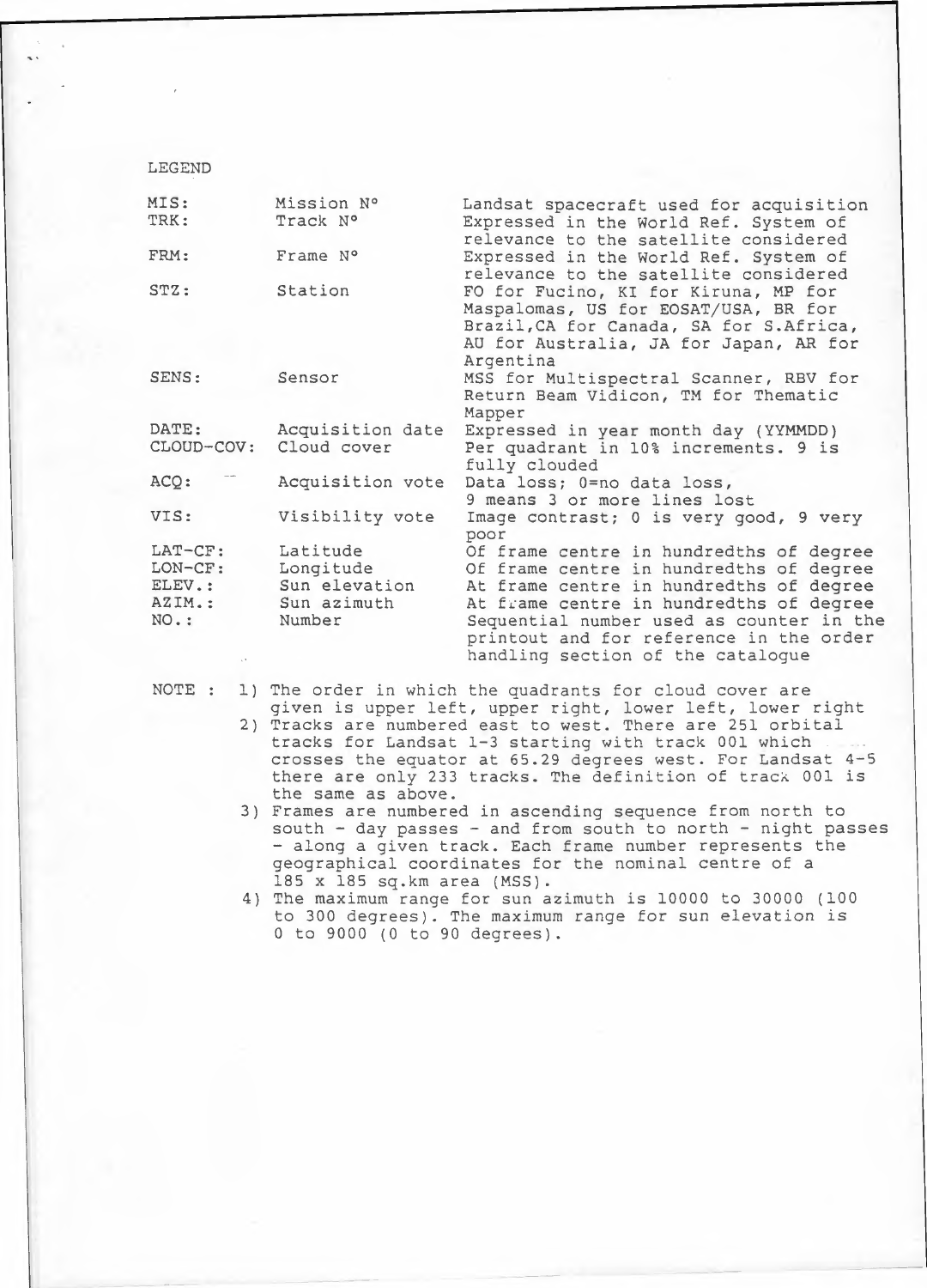### ACCESS POINTS

LEDA *is* a menu driven searchable databank. The menus are evoked *in* their logical order i.e. top level menu, geographic coverage selection, image parameters selection, output, display. For each menu a series of specific commands are proposed. For proper input some require the specification of parameters. The tables below indicate the command mnemonic, its function, the nature of the parameters to be input (in parentheses) and examples which wherever possible - indicate the practical range of permissible values

Note that the standard separator between commands is «CR» or "+" and between parameters is the comma. See the role of the CARRIAGE RETURN key («CR») under GENERAL COMMANDS .

While it *is* mandatory to perform a geographical selection through one of the proposed functions in Level 2, within Level 3 most of the functions need not to be defined (with the exception of perhaps DD); undefined functions are defaulted to "no limitations". However setting additional functions (e.g. SN, CC, MS and ST) will speed up the search.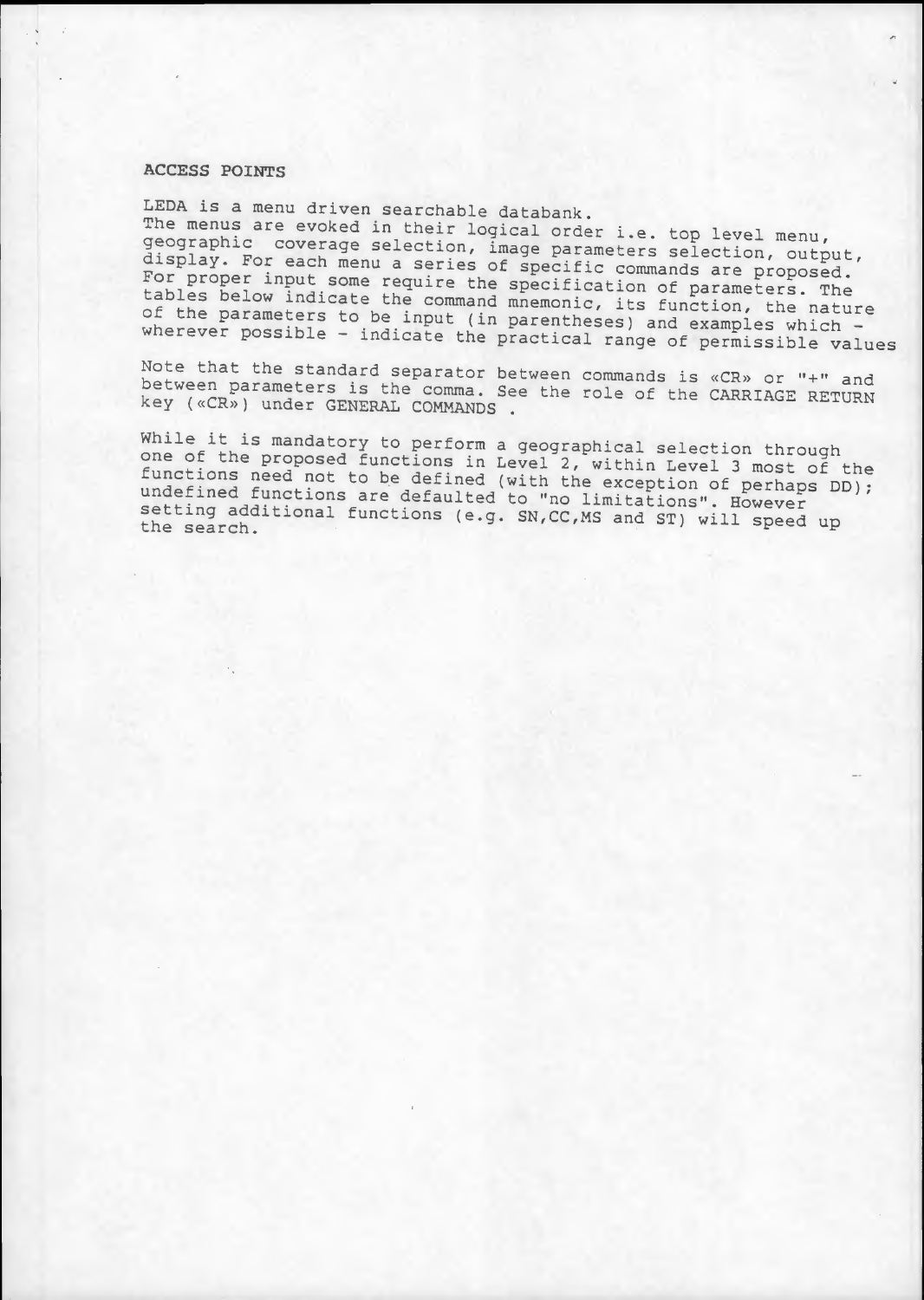## TOP LEVEL MENU (Level 1)

| COMMAND   | FUNCTION (PARAMETERS)                                       | <b>EXAMPLE</b>       |
|-----------|-------------------------------------------------------------|----------------------|
| SI        | Single image retrieval<br>(WRS, track, frame + date)        | SI+2, 255, 50+841224 |
| <b>GS</b> | Geographic coverage selection<br>- go to Level 2            | GS                   |
| <b>OD</b> | On-line documentation (8 pages:<br>1H 2H 3H 4H 5H 6H 7H 8H) | $OD+7H$              |
| NW        | Cataloque information                                       | NW                   |
| LO        | Current list of orders                                      | LO                   |
| H         | General commands                                            | Ħ                    |

### GEOGRAPHIC COVERAGE SELECTION MENU (Level 2}

| <b>COMMAND</b> | FUNCTION (PARAMETERS)                                                        | <b>EXAMPLE</b>                       |
|----------------|------------------------------------------------------------------------------|--------------------------------------|
| RT             | Geographic coordinate range<br>(low lat, high lat, left long,<br>right long) | RT+4600,4800,0,1000                  |
| <b>TF</b>      | Segment of frames on track (WRS,                                             |                                      |
| PN             | track, north frame, south frame)<br>Geographic point (latitude,              | $TF+2, 191, 29, 31$                  |
|                | longitude)                                                                   | PN+4700,1000                         |
| <b>RF</b>      | Range of frames and tracks (WRS,<br>min track, max track, min frame,         |                                      |
|                | max frame)                                                                   | RF+2, 194, 197, 27, 28               |
| PO.            | Polygon (lat, long - clockwise, in)<br>hundredths of degrees, south and      | $PO+4700, -400+4900$<br>$200+4600,0$ |
|                | west are negative numbers)                                                   |                                      |
| SE<br>LI       | Show defined tracks/frames<br>List of existing special commands              | <b>SH</b><br>LI                      |
| <b>SC</b>      | Special command execution (name                                              |                                      |
|                | assigned to area, e.g. WRS2 France;                                          | SC+2FRANCE                           |
| $\mathsf{CS}$  | Create set of current geographic<br>coverage selection and save as           |                                      |
|                | special command                                                              | CS+MYDATA                            |
| AC             | Geographic area compression (for<br>elimination of duplicates)               | AC                                   |
| SE.            | End geographic coverage selection                                            |                                      |
|                | - go to Level 3                                                              | SE                                   |
| H              | General commands                                                             | H                                    |
|                |                                                                              |                                      |

-----------------~ ---------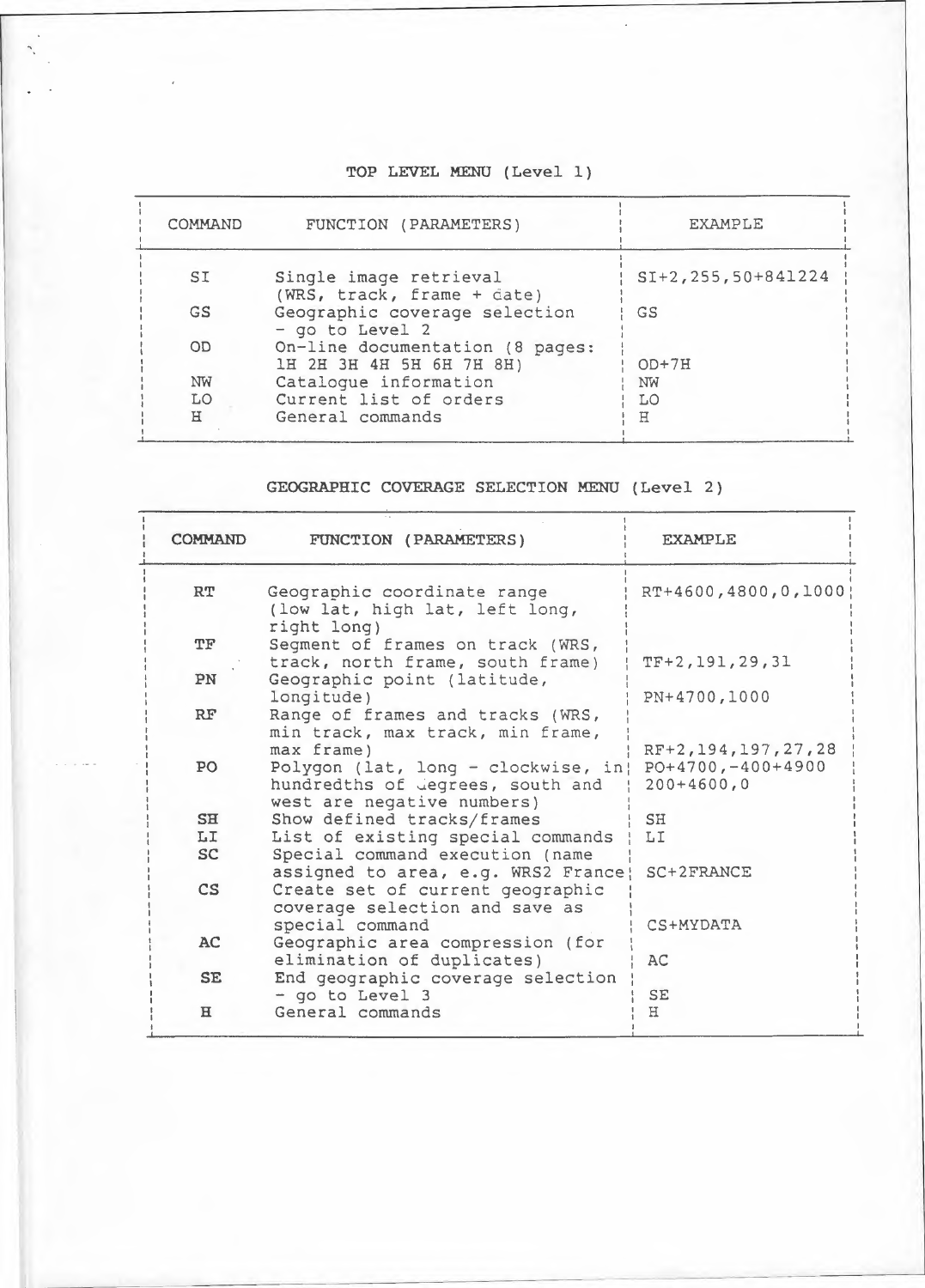### IMAGE PARAMETER SELECTION MENU (Level 3)

| <b>COMMAND</b>  | FUNCTION (PARAMETERS)                                                                         | <b>EXAMPLE</b>              |
|-----------------|-----------------------------------------------------------------------------------------------|-----------------------------|
| <b>DD</b>       | Acquisition period<br>(start date, end date)                                                  | DD+750421,830630+           |
| <b>SN</b>       | Sensors                                                                                       |                             |
| cc              | $(1 = MSS, 2 = RBV, 5 = TM)$<br>Cloud coverage (by quadrant)<br>(min values per quadrant, max | $SN+5+$                     |
| <b>MA</b>       | values)                                                                                       | $CC+0, 0, 0, 0, 2, 2, 2, 2$ |
| <b>MS</b>       | Acquisition vote (min, max)<br>Mission code (Landsat 1 to 5)                                  | $MA + 0, 3 +$<br>$MS+5+$    |
| MV              | Visibility vote (min, max)                                                                    | $MV+0, 3$                   |
| ST              | Station code (1=Fucino, 2=Kiruna,<br>3=Maspalomas, 8=EROS Data, etc.                          | $ST+2+$                     |
| EL              | Sun elevation (min, max hundr.deg)                                                            | $EL+2000,9000$              |
| $\overline{A}Z$ | Sun azimuth (min, max hundr.deg)                                                              | AZ+10000,30000              |
| LI              | List of special commands avail.                                                               | LI                          |
| SH              | Show current set of parameters<br>retained                                                    | SH                          |
| <b>SC</b>       | Special command execution<br>(cloud free, all best, this year,<br>default, etc.)              | <b>SC+ALLBEST</b>           |
| CS '            | Create set of current selected<br>parameters and save as special                              |                             |
|                 | command)                                                                                      | CS+MYDATA                   |
| O <sub>U</sub>  | Exit to output menu - do search<br>and go to Level 4                                          | OU                          |
| H               | General commands                                                                              | H                           |

### OUTPUT MENU (Level 4)

 $\sim$   $\sim$ 

| FUNCTION (PARAMETERS)                                                                                | <b>EXAMPLE</b>                                                                                |
|------------------------------------------------------------------------------------------------------|-----------------------------------------------------------------------------------------------|
| List of first 16 lines of output<br>- go to display options (Level 5)                                | TT                                                                                            |
| Sort instructions (Track=TK,<br>Frame=FM, Date=DD, Cloud Cover=CC, }<br>Acq.vote=MA, visib.vote=MV), |                                                                                               |
|                                                                                                      | SR.                                                                                           |
|                                                                                                      | LP+my text+                                                                                   |
| tion menu - go back to Level 3                                                                       | SE.                                                                                           |
| Off-line print service, sorted<br>General commands                                                   | PS+my comments+<br>Ħ                                                                          |
|                                                                                                      | default: sorted by Track-Frame<br>Off-line print service,<br>Return to image parameter selec- |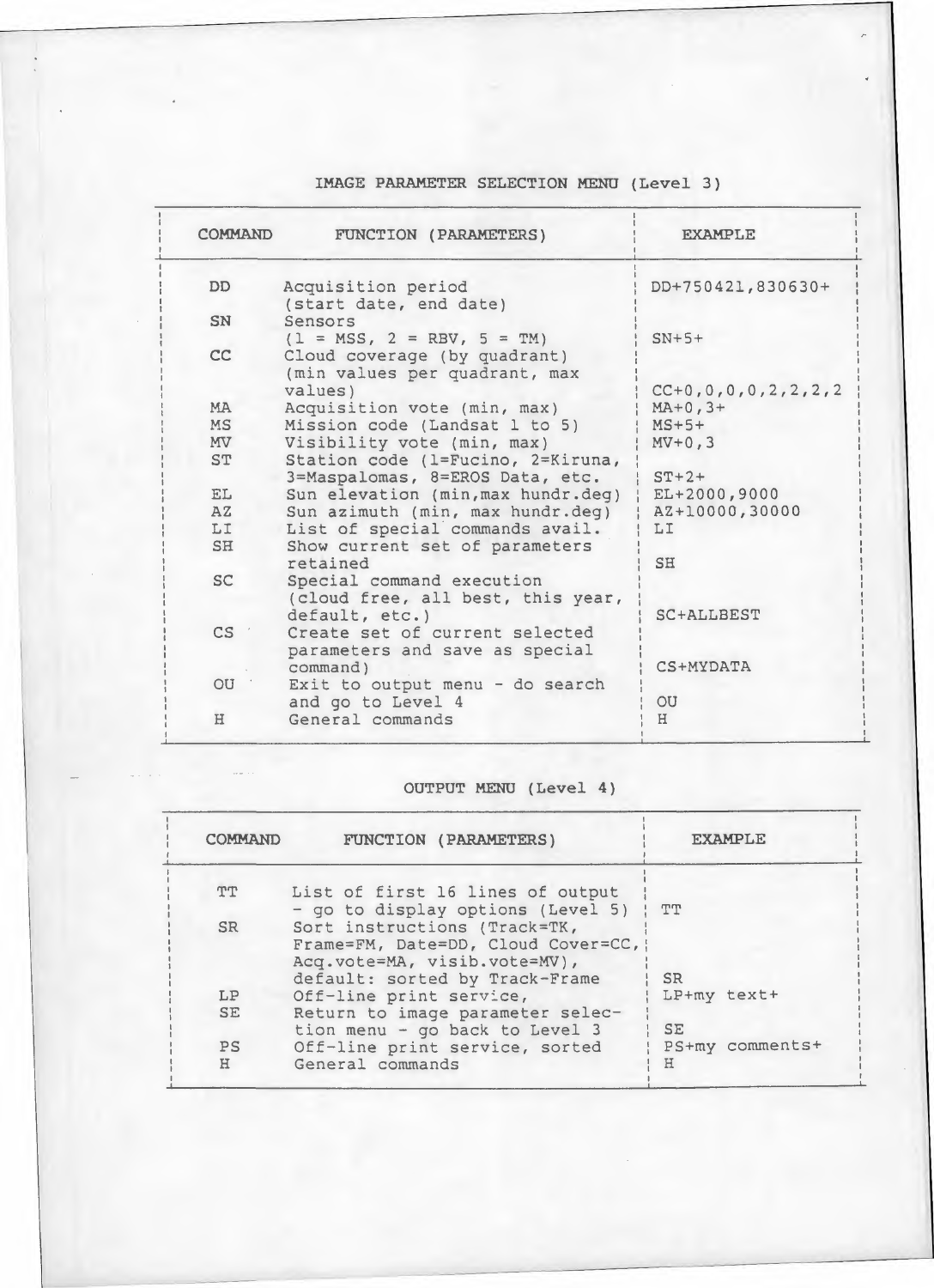### DISPLAY OPTIONS AND ORDER HANDLING MENU (Level 5)

| <b>COMMAND</b> | FUNCTION (PARAMETERS)                                       | <b>EXAMPLE</b> |
|----------------|-------------------------------------------------------------|----------------|
|                |                                                             |                |
| <b>RW</b>      | Display first page of data output                           | RW             |
| <b>BS</b>      | Display previous page of data                               |                |
|                | output                                                      | <b>BS</b>      |
| SQ             | Display next 16 lines of data                               |                |
|                | output                                                      | SQ             |
| OR.            | Enter on-line ordering section                              | <b>OR</b>      |
| <b>OD</b>      | On-line documentation (8 pages:<br>1H 2H 3H 4H 5H 6H 7H 8H) | OD             |
| LO.            | Current list of orders<br>DE=delete, AP=append, NO=confirm  | LO             |

GENERAL COMMANDS (valid at all Levels)

| COMMAND | FUNCTION (PARAMETERS)                                                                                           |  |  |
|---------|-----------------------------------------------------------------------------------------------------------------|--|--|
| н       | General commands help-messages                                                                                  |  |  |
|         | On context help-message (provides an explanation of<br>current commands)                                        |  |  |
| #       | Required parameter range                                                                                        |  |  |
|         | Set short form of dialogue                                                                                      |  |  |
| $\geq$  | Set long form of dialogue                                                                                       |  |  |
| EX      | Return to top level menu                                                                                        |  |  |
| DF      | Assign the current default value                                                                                |  |  |
|         | << CR>> Enter key/Carriage return key - assign the current<br>default value or return to menu (input performed) |  |  |
|         | Return to previous menu or return back to<br>current main menu                                                  |  |  |
| $\pm$   | Command separator on string (sequence of commands)                                                              |  |  |
| EN      | End of session                                                                                                  |  |  |

ON-LINE ORDERING SECTION

Within the DISPLAY OPTIONS the user may enter into the order handling section (command is OR) of LEDA. It is based on the previously made search where all retrieved items are numbered. Only images acquired by ESA/Earthnet stations can be ordered. The user has to indicate the sequence number as well as the product code found in the on-line Documentation (command is OD+7H) as well as in the Eurimage-ESA/ Earthnet price list. If further indications are needed the system will ask for them giving an example. The list of current orders can be printec with command LO. At this point items can be deleted or comment lines added. Leaving LEDA (command is EN) the order becomes definitive and will be processed. For all addresses return to QUEST (command is EN) and type: ?ADDRESSES and/or: ?NPOC.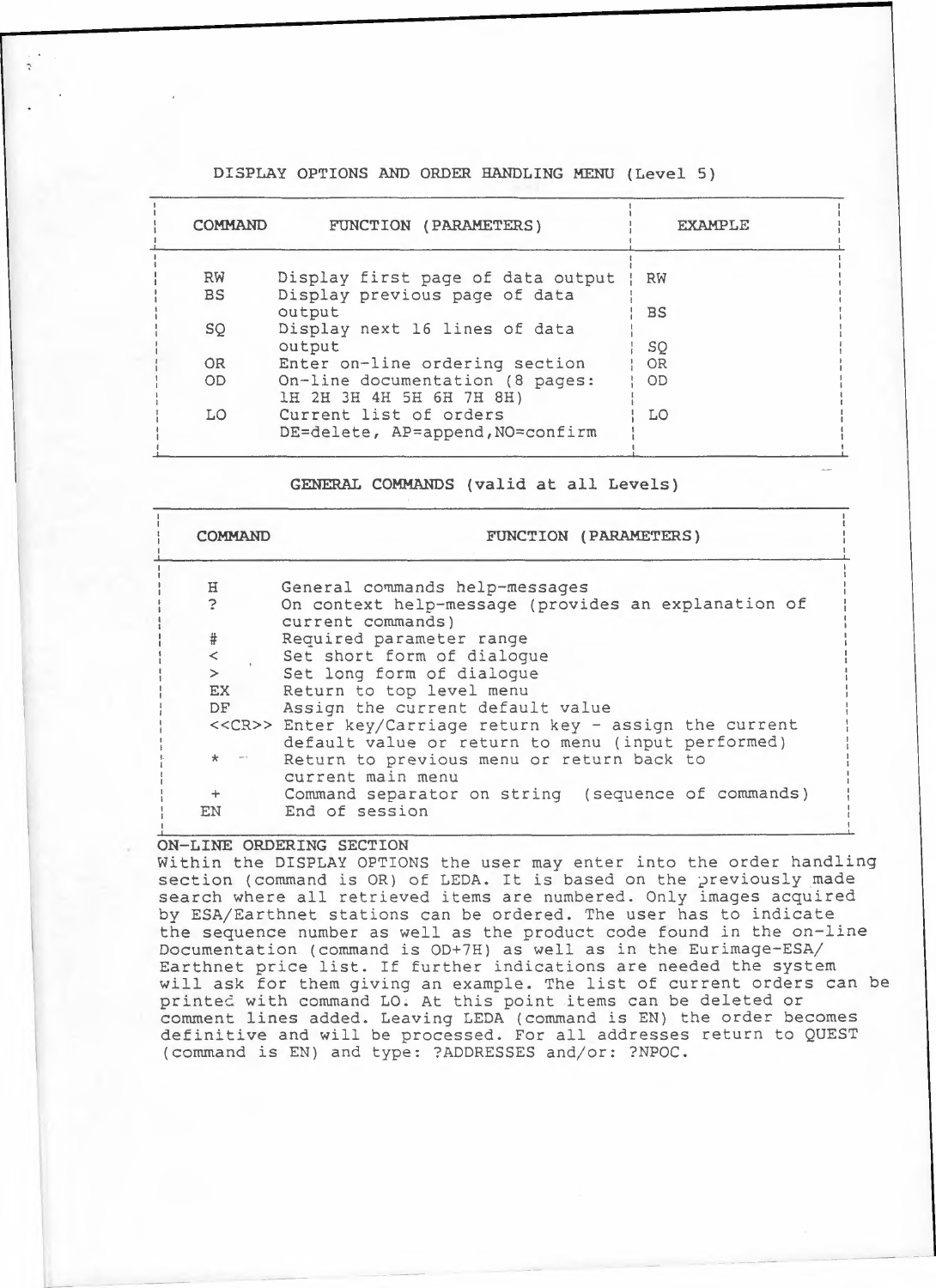# EXAMPLE OF A LEDA - SEARCH ON ESA/IRS (QUEST)

INPUT : Bl3 File 13, LEDA 1972-TODAY (ESA/EARTHNET CATALOGUE} Connection with LEDA in progress L E D A 5 WELCOME TO EARTHNET COMPUTERISED CATALOGUE ENTER CATALOGUE SERVICE REQUIRED FOR LANDSAT CATALOGUE ENTER : LA FOR TIROS CATALOGUE ENTER : TI FOR GENERAL HELP INFORMATION : H AVAILABLE OPTIONS : LA TI H DEFAULT : LA >

INPUT : LA

LEVEL l : TOP LEVEL MENU

YOU ARE IN THE LANDSAT CATALOGUE ENTER ACTIVITY MODE AVAILABLE OPTIONS : SI GS OD NW LO H DEFAULT : GS >

INPUT : GS

LEVEL 2 : GEOGRAPHIC SELECTION

ENTER GEOGRAPHIC SELECTION MODE. THE RESULTING GEOGRAPHIC AREA IS THE SUM OF SUCCESSIVE SELECTIONS. YOU MAY LOOP ON THE FOLLOWING CHOICES: AVAILABLE OPTIONS: RT TF PN RF PO SH LI SC CS AC SE H DEFAULT: SE>

GEOGRAPHIC POLYGON-AREA DEFINITION

INPUT : PO

GEOGRAPHIC POLYGON. ENTER FIRST OR NEXT CLOCKWISE POINT OF POLYGON COORDINATES LAT, LON (HUNDREDTHS OF DEGREE}. AFTER THE LAST POINT ENTER << CR>>:

INPUT : 4000,800+4100,900+4000,1000<br>........

I NEED 4-8 SECONDS FOR GEOGRAPHIC COVERAGE COMPUTATION.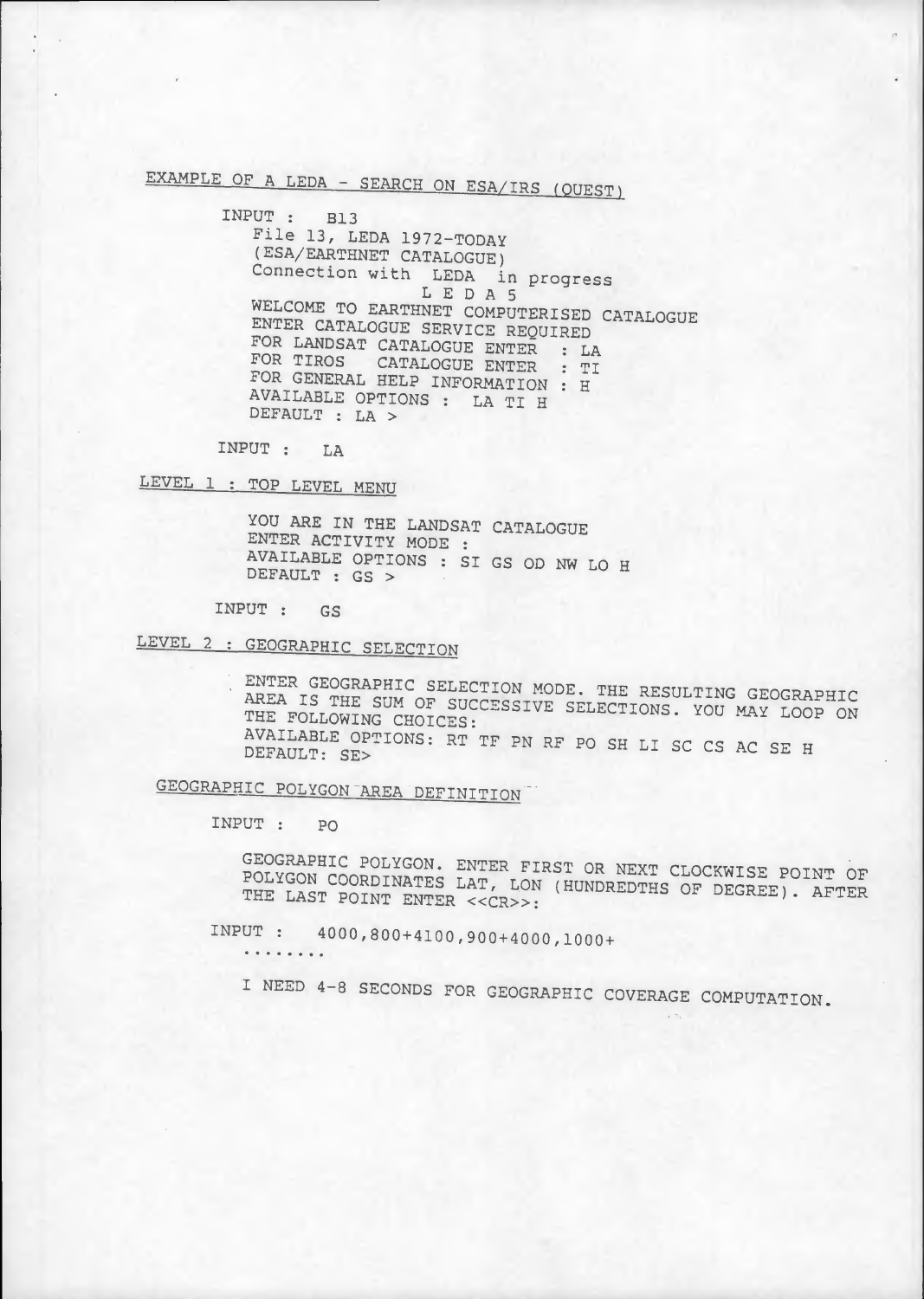NUMBER OF LAST SELECTED FRAMES : 13 NUMBER OF TOTAL SELECTED FRAMES : 13

ENTER GEOGRAPHIC SELECTION MODE. THE RESULTING GEOGRAPHIC AREA IS THE SUM OF SUCCESSIVE SELECTIONS. YOU MAY LOOP ON THE FOLLOWING CHOICES: AVAILABLE OPTIONS: RT TF PN RF PO SH LI SC CS AC SE H DEFAULT: SE>

#### SHOW LIST OF TRACK/FRAMES

------- ·-·-·------------·

INPUT : SH

|           | SELECTED GEOGRAPHIC AREA EXPRESSED IN TRACK-FRAME |                    |                      |          |  |
|-----------|---------------------------------------------------|--------------------|----------------------|----------|--|
|           | $WRS: 1$ TRACK = 206                              |                    | FRAMES FROM 32 TO 32 |          |  |
|           | $WRS: 1$ TRACK = 207                              |                    | FRAMES FROM 31 TO 32 |          |  |
| WRS : 1   | $TRACK = 208$                                     | <b>FRAMES FROM</b> |                      | 31 TO 32 |  |
| WRS : 1   | $TRACK = 209$                                     | FRAMES FROM        |                      | 31 TO 32 |  |
| $WRS$ : 2 | $TRACK = 192$                                     | FRAMES FROM        |                      | 31 TO 32 |  |
| $WRS$ : 2 | $TRACK = 193$                                     | FRAMES FROM        |                      | 31 TO 32 |  |
| $WRS$ : 2 | TRACK = $194$                                     | FRAMES FROM        |                      | 31 TO 32 |  |
|           |                                                   |                    |                      |          |  |

INPUT : SE

### LEVEL 3: IMAGE PARAMETER SELECTION

ENTER IMAGE PARAMETER SELECTION: THE IMAGE SELECTION IS MADE ON THE "AND" OF ALL POSSIBLE PARAMETER; DEFAULTS ARE ALREADY SET. YOU MAY LOOP ON THE FOLLOWING CHOICES :

AVAILABLE OPTIONS : DD SN CC MA MS MV ST EL AZ LI SH SC CS OU H

DEFAULT : OU >

SET DATE LIMITS

INPUT : DD

ENTER STARTING, ENDING DATE (YYMMDD, YYMMDD). TO RETURN TO MAIN MENU ENTER << CR>>:

INPUT : 810501,810701+820301,820501+

. . . . . . . . . SET CLOUD COVER LIMITS

. . . . . . . . . .

INPUT : CC

ENTER 4 MSS QUADRANTS CLOUD COVER RANGE (4 MINIMA, 4 MAXIMA)

INPUT : O,O,O,O,O,O,O,O+DF

I NEED (ABOUT) 11 SECONDS FOR IMAGE SELECTION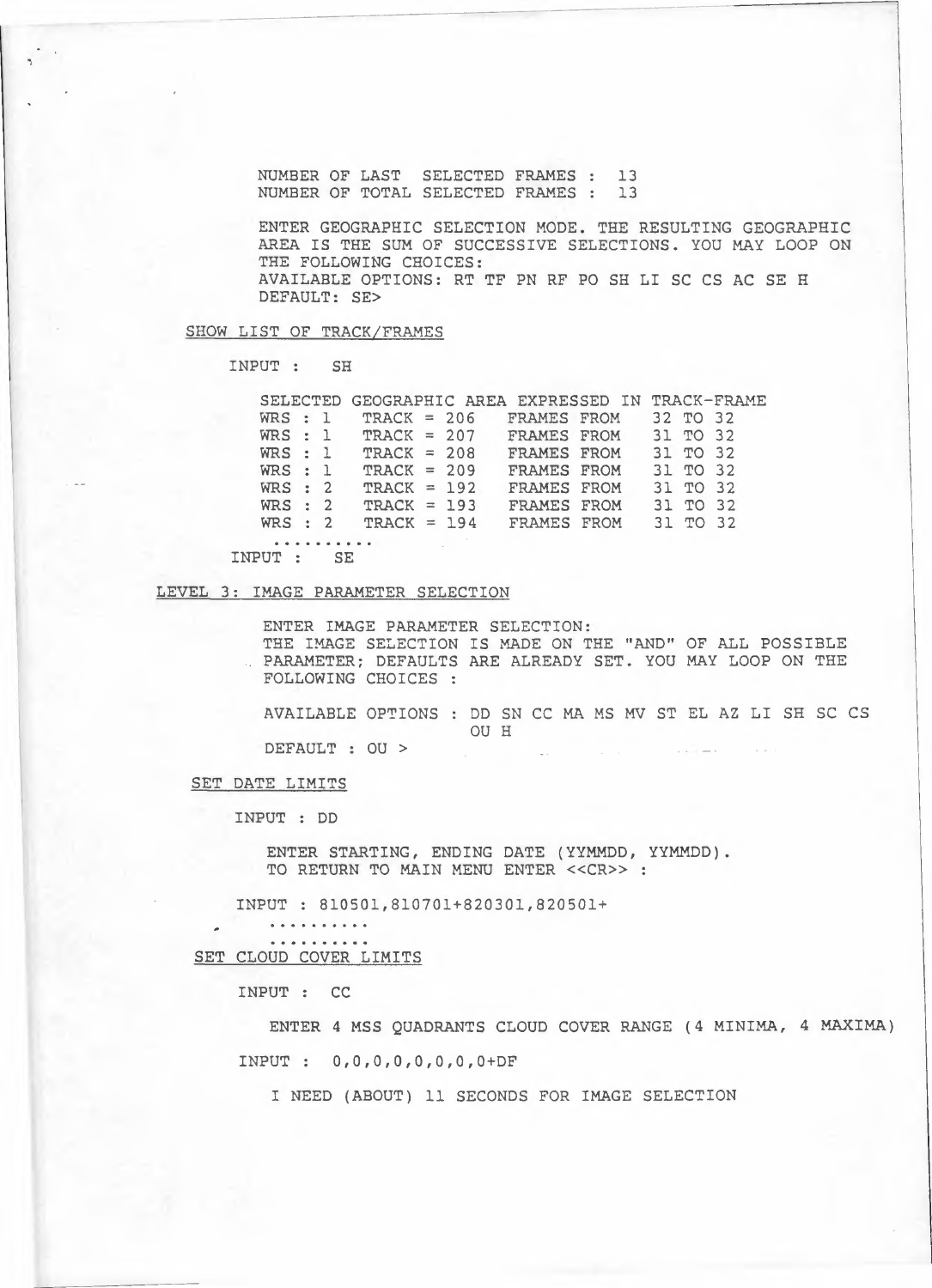### SUBJECT COVERAGE

ESA/Earthnet covers areas within a radius of 2500 km around each station. The coverage therefore extends from the polar zones (Greenland, Iceland, Svalbard), Scandinavia and Western Soviet Union to West and North African countries, the Middle East and part of Saudi Arabia. The EROS Data Center catalogue has a worldwide coverage.

### SOURCES

The following imaging sensors are acquired: ESA/Earthnet: Multispectral Scanner (MSS) on all satellites, Return Beam Vidicon (RBV) on Landsat 3, Thematic Mapper (TM) on Landsat 4 (December '82 to February '83) and Landsat 5 (April '84 onwards). EROS Data Center Catalogue (including Landsat stations worldwide): MSS on Landsat 1 to 5, RBV on Landsat 3, TM-data Landsat 4,5.

#### USER AIDS

The Leda User Manual *is* available from the file supplier.

#### ESA QUEST AVAILABILITY

|           | File number | 13                                |
|-----------|-------------|-----------------------------------|
| Time span |             | EROS Data Center: 1972 to present |
|           |             | Fucino: 1975 to present           |
|           |             | Kiruna : 1978 to present          |
|           |             | Maspalomas : 1984 to present      |
|           | File update | 1400 refs/week                    |
|           | File size   | 1.100.000 (December 1987)         |
|           |             |                                   |

#### ON-LINE TUTORIALS

| ?FILE13     | ?COMMANDS.13     | ?OUTPUT.13       | ?NPOC             |
|-------------|------------------|------------------|-------------------|
| ?GENERAL.13 | ?FURTHER.INFO.13 | ?AVAILABILITY.13 | <b>?ADDRESSES</b> |

#### SAMPLE RECORD (each record 75 characters)

|  |  |                                             |  |  |  |  | MIS TRK FRM STZ SENS DATE CLOUD-COV.ACQ.-VIS LAT-LON-C.F.ELEV.AZIM. NO. |  |
|--|--|---------------------------------------------|--|--|--|--|-------------------------------------------------------------------------|--|
|  |  |                                             |  |  |  |  | 4 200 25 FO MSS 820814 0 4 0 2 0 3 5028/144 4818/13962 1                |  |
|  |  | 4 200 25 FO MSS 830222 0 0 0 0 0 0 5028/140 |  |  |  |  | 2463/14939 2                                                            |  |
|  |  |                                             |  |  |  |  | 4 200 25 FO MSS 830716 0 0 0 0 0 3 5028/130 5460/13502 3                |  |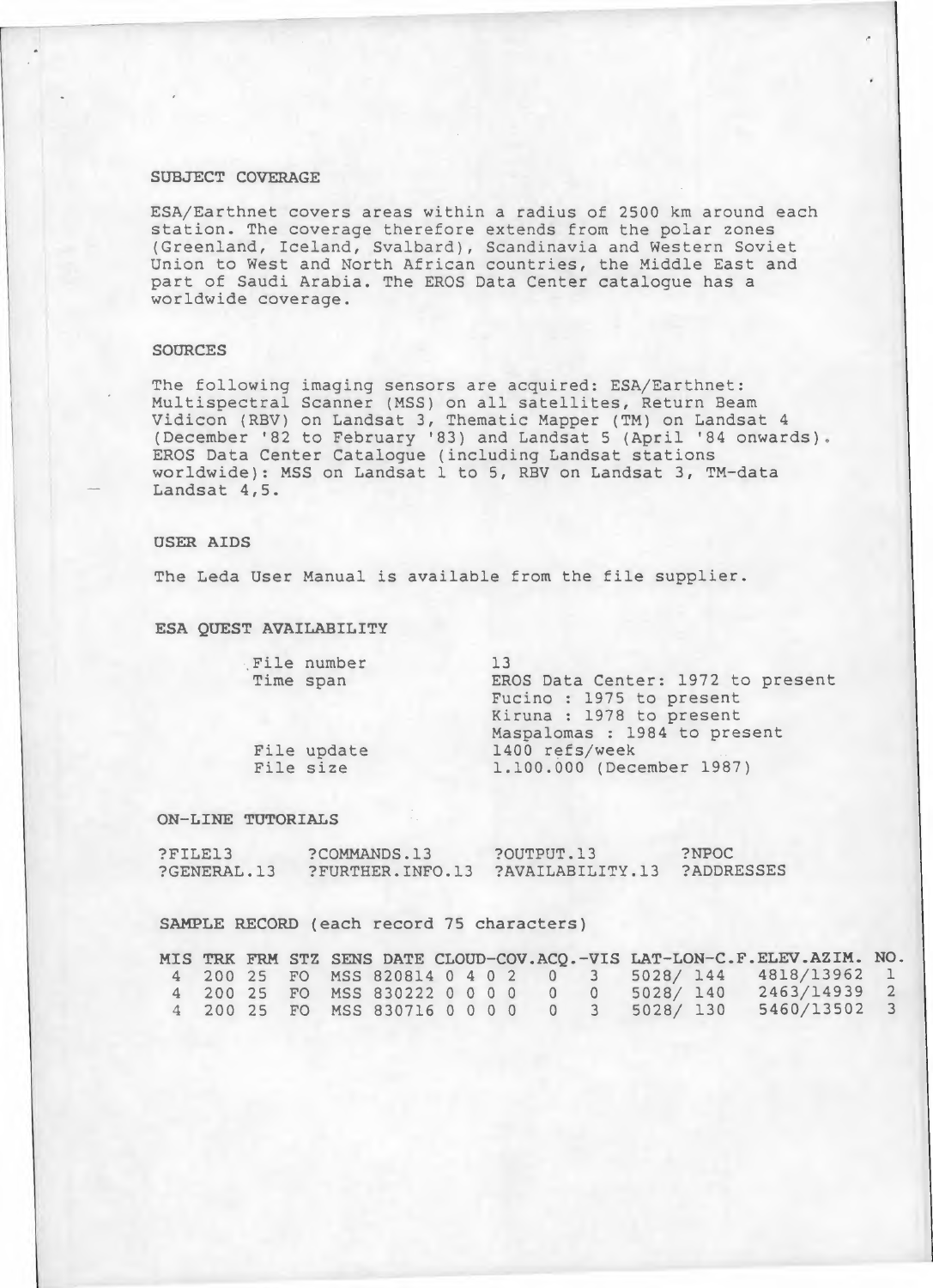NUMBER OF RETRIEVED IMAGES = 9

ENTER FURTHER SELECTION MODE AVAILABLE OPTIONS : YE NO DEFAULT : NO >

INPUT : NO

LEVEL 4: OUTPUT PRESENTATION ON TERMINAL

ENTER OUTPUT PRESENTATION MODE AVAILABLE OPTIONS : TT SR LP SE PS H DEFAULT : TT >

INPUT : <<CR>>

MIS TRK FRM STZ SENS DATE CLOUD-CCV ACQ-VIS LAT.LONG. ELEV. AZIM. NO. 2 206 32 FO MSS 810616 0 0 0 0 0 3 4020 1111 5937 11412 1 <sup>2</sup> <sup>206</sup> <sup>32</sup> KI MSS <sup>810616</sup> <sup>0</sup> <sup>0</sup> <sup>0</sup> <sup>0</sup> <sup>0</sup> 1 <sup>4020</sup> <sup>1110</sup> <sup>5890</sup> <sup>11328</sup> <sup>2</sup> 3 206 32 FO MSS 820409 0 0 0 0 0 3 4020 1117 4814 13336 3 2 208 31 FO MSS 810531 0 0 0 0 0 3 4161 874 5857 11972 4 3 208 32 FO MSS 820411 0 0 0 0 0 3 4020 830 4883 13290 5

EXIT

INPUT : LOGOFF

. . . . . . . . .

LEDA session terminated

**CONTRACTOR** 

--------------14Dec88 10:39:55 User04341--0.70 AU 2.11 Minutes in File 13 0.35 AU Telecomm charge 1.05 AU approx Total

ESA-QUEST session terminated at 10:40:01

DEC 1987